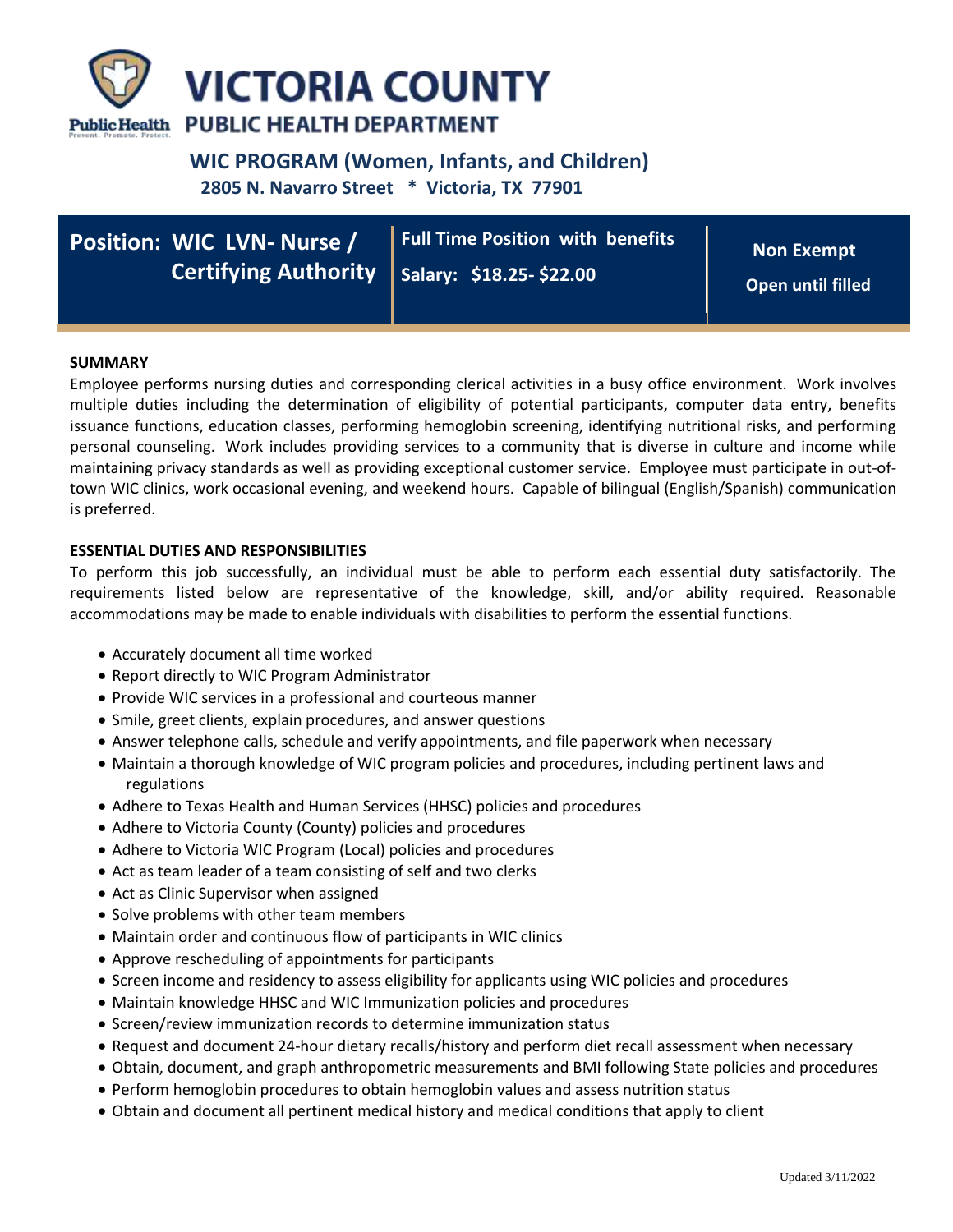- Counsel participants on nutrition and breastfeeding education
- Assess and issue appropriate nutritional risk codes to qualify clients during certification
- Select and issue appropriate WIC food packages and nutrition education codes
- Ensure accuracy and completion of all participant charts
- Aide other staff with weighing and measuring of participants when necessary
- Follow referral program guidelines for high-risk clients for nutrition counseling
- Refer to appropriate agencies/programs to benefit the participant
- Comply with the provisions of current Texas Family Code, related Texas Administrative Code, and any local governmental Orders or Ordinances concerning the reporting of suspected child abuse
- Conduct nutrition education and breastfeeding classes for program participants
- Process a non-contract formula request following State and Local policies and procedures
- Correspond with prescriptive authority for appropriate non-contract formula approvals
- Balance scales and check hemoglobin photometers daily
- Calibrate scales and hemoglobin photometers monthly
- Participate in nutrition and breastfeeding education trainings to keep abreast of current advances
- Complete HHSC-WIC Breastfeeding Training Classes- Lactation Principles and Advanced Lactation Management
- Perform breast pump issuance, inventory control, retrieval, basic troubleshooting, assembly, use, and cleaning
- Train clients on use of multi-user, single-user, and manual expression pumps
- Assess and resolve short-term breastfeeding concerns and other special circumstances as deemed necessary when counseling clients
- Convey and document employee and participant accidents and grievances to WIC Program Administrator or designee
- Clarify any questions by clerical staff
- Make recommendations for program improvement
- Report any abuse of WIC property and violations of policy or codes encompassing WIC and/or Victoria County
- Promote nutrition through participation in community activities such as health fairs and presentations for community agencies
- Cross train to perform issuance of benefits
- Translate for other CAs when counseling non-English speaking participants
- Travel and work in other out-of-town WIC clinic sites as deemed necessary
- Drive WIC vehicle to out-of-town clinic sites
- Assist in loading and unloading clinic supplies into WIC van
- Assist in setting up work area at out-of-town clinic sites
- Assist with breakdown and cleaning of out-of-town clinic sites
- Comply with VCPHD Immunization Policy and current Texas HHSC Immunization Guidelines as well as maintain current immunization record
- Have no vested financial interest in WIC
- Maintain absolute client confidentiality, and breech of such is grounds for immediate termination
- Perform other duties as assigned

#### **SUPERVISORY RESPONSIBILITIES**

None

#### **EDUCATION AND/OR EXPERIENCE**

One year of full-time paid employment as a practicing Licensed Vocational Nurse (LVN)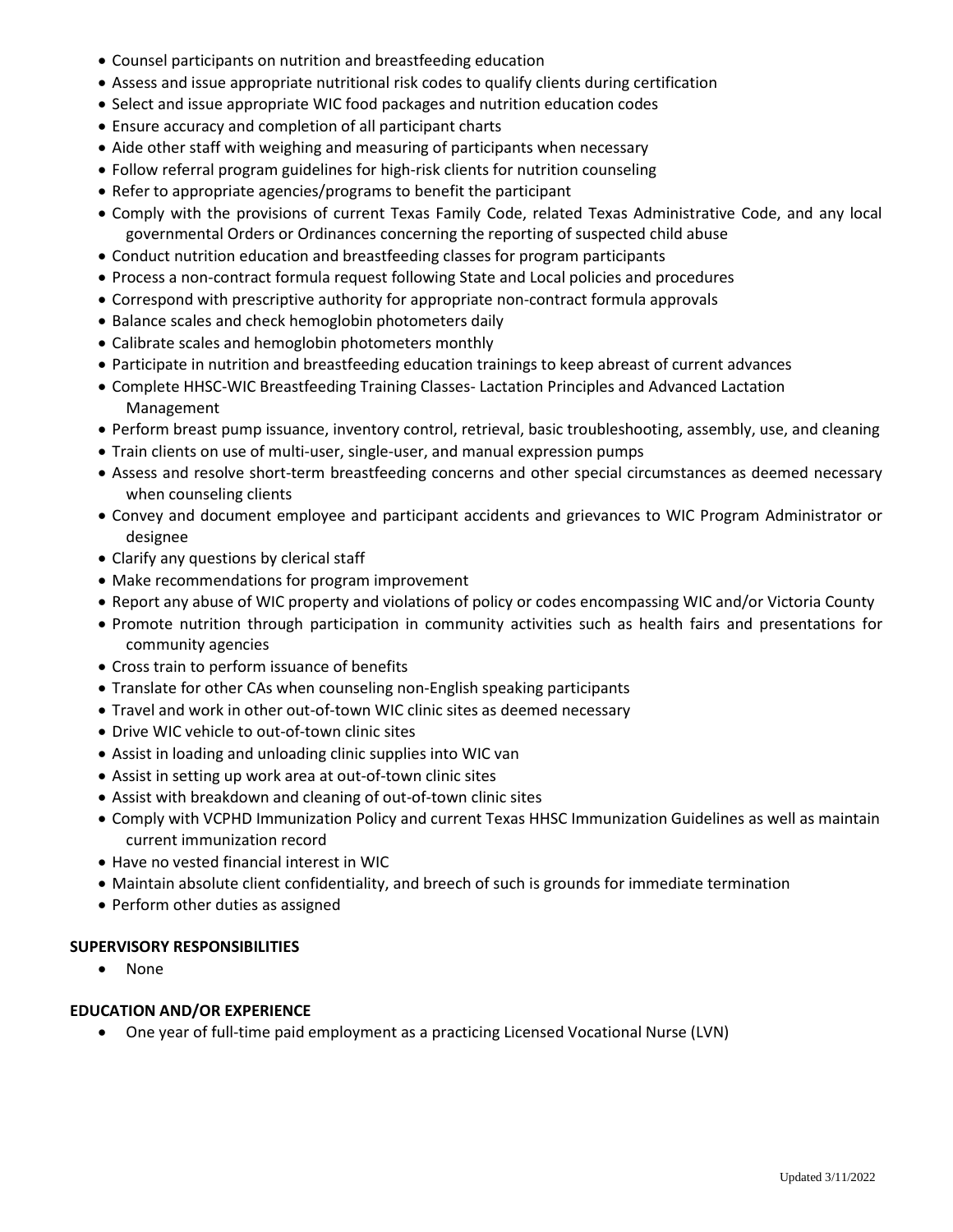# **CERTIFICATES, LICENSES, REGISTRATIONS**

- Valid Texas Driver's License
- Current, unrestricted license as a Licensed Vocational Nurse (LVN) by the Texas Board of Nurse Examiners

## **LANGUAGE SKILLS**

- Ability to read and interpret documents such as safety rules, operating and maintenance instructions, and procedure manuals
- Ability to write routine reports and correspondence
- Ability to speak effectively before groups of customers or employees of organization
- Capable of bilingual communication (English-Spanish), both spoken and written, is preferred

## **MATHEMATICAL SKILLS**

- Ability to add and subtract two digit numbers and to multiply and divide with 10's and 100's
- Ability to perform these operations using units of American money and weight measurement, volume, and distance

## **REASONING ABILITY**

- Ability to apply common sense understanding to carry out instructions furnished in written, oral, or diagram form
- Ability to deal with problems involving several concrete variables in standardized situations

# **PHYSICAL DEMANDS**

The physical demands described here are representative of those that must be met by an employee to successfully perform the essential functions of this job. Reasonable accommodations may be made to enable individuals with disabilities to perform the essential functions.

- Sit at a desk, talk, and/or hear over 2/3 of the time
- Stand, walk, reach with hands and arms, climb or balance, stoop, kneel, crouch, crawl, taste and/or smell under 1/3 of the time
- Up to 25 pounds lifting under 1/3 of the time
- Over 25 pounds lifting none of the time
- Close vision, at 20 inches or less, and distance vision, at 20 feet or more, is required, with or without correction

#### **WORK ENVIRONMENT**

- The work environment characteristics described here are representative of those an employee encounters while performing the essential functions of this job. Reasonable accommodations may be made to enable individuals with disabilities to perform the essential functions.
- The majority of the essential job duties are performed indoors as well as in areas where universal precautions apply
- Employee may be exposed to indoor temperature fluctuations
- Exposure to wet or humid conditions, work near moving mechanical parts, work in high or precarious areas, fumes or airborne particles, toxic or caustic chemicals, outdoor weather conditions, extreme cold (nonweather), extreme heat (non-weather), risk of electric shock, work with explosives, risk of radiation, and/or vibration occurs none of the time
- Exposure to moderate noise levels
- May be exposed to upset or irate citizens